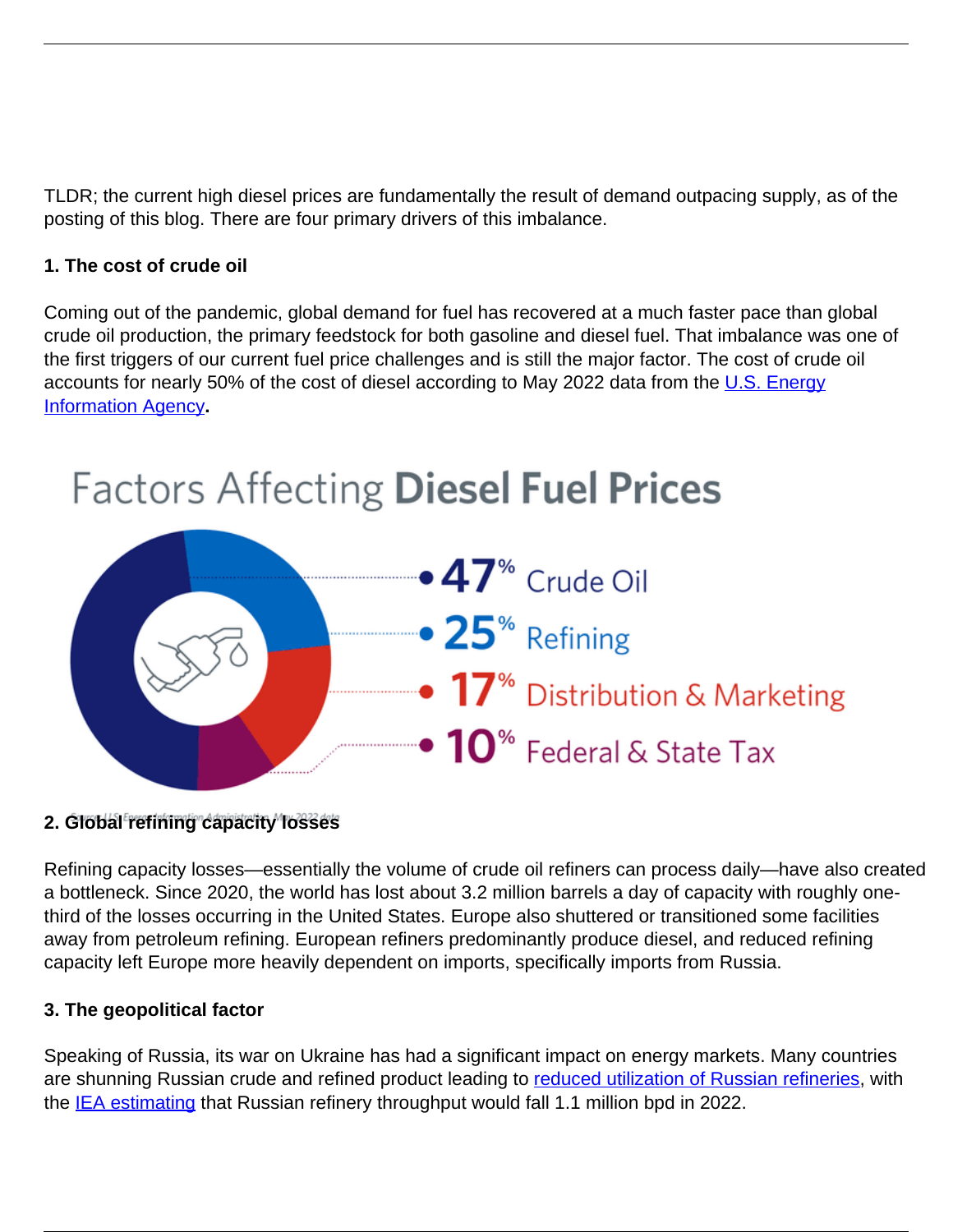These reductions are being felt acutely in Europe as diesel from Russia makes up between [40% to 50%](https://www.csis.org/analysis/european-union-prepares-ban-russian-oil#:~:text=Russia%20typically%20supplies%2040%20to%2050%20percent%20of%20Europe) of its diesel imports. Replacing that volume in a tight global market is quite a challenge and represents a sudden and dramatic shift in global trade flows that has been extremely disruptive to the global economy. The diesel shortfall in Europe is driving up prices there and because the diesel market is global, the higher prices in Europe are causing diesel to be rerouted there from markets around the world and driving up prices around the world as well.

## **4. Inflation**

Fuel manufacturing is not immune to inflation. The refining sector is facing the same supply chain shortages, higher feedstock prices, increased labor costs and higher "costs of everything" that are plaguing the wider economy—all of which add to the final price of diesel. Notably, prices for natural gas—an energy source powering many refineries—have surged in the past year and especially in the wake of Russia's war.

These factors have contributed to a tight global diesel market. We are, however, starting to see signs that the market is beginning to work it out as diesel inventories are increasing in the United States and prices in Europe are starting to moderate. We will continue to keep this site updated as the situation evolves.

//-->

Print as PDF:

Media Contact:

Ericka Perryman

[media@afpm.org](mailto:media@afpm.org)

[202.457.0480](tel:202.457.0480)

About AFPM:

The American Fuel & Petrochemical Manufacturers (AFPM) is the leading trade association representing the makers of the fuels that keep us moving, the petrochemicals that are the essential building blocks for modern life, and the midstream companies that get our feedstocks and products where they need to go.